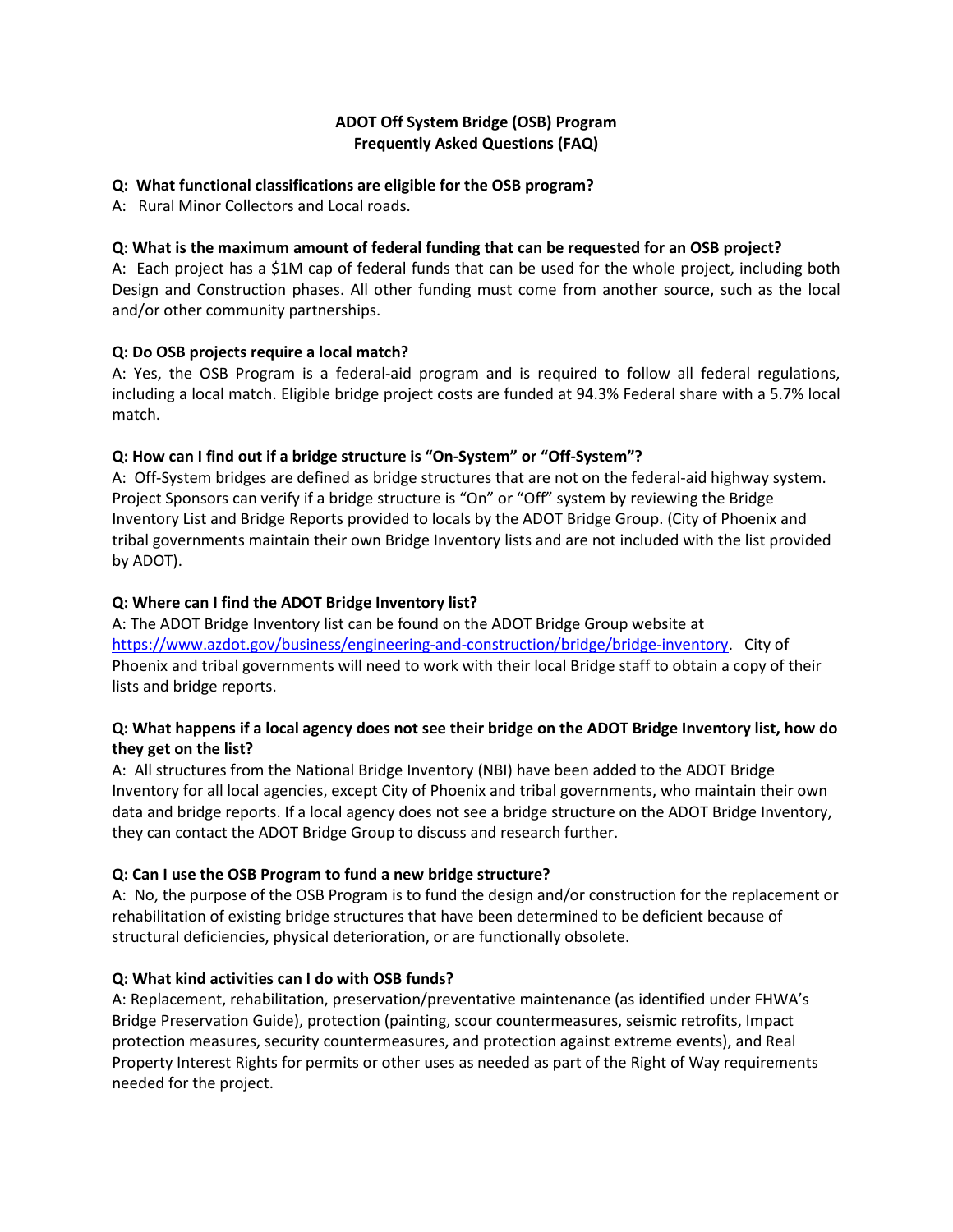# **Q: Can OSB Program funds be used to repair a retaining wall adjacent to the bridge structure?**

A: No, long approach fills, connecting roadways, interchanges, ramps, and other extensive structures, when constructed beyond the attainable touchdown point, in general, are ineligible for program participation in the OSB Program.

# **Q: If a Local Sponsor submits a project application with both Design and Construction, will both phases be approved or will the Local Sponsor need to submit a separate application for Construction during a future "Call for Projects"?**

A: If a project is selected, the whole project is selected; both Design and Construction. The funding would be slotted in the appropriate program year for the phase of work being completed. For example: If a Design project is scheduled for State Fiscal Year (SFY) 20, funds would be obligated out of the SFY20 budget, however, if the Construction was scheduled to be done in SFY22, the Construction funds would be programmed out of the SFY22 budget and would be deducted from the State apportionment prior to any other new projects being initiated.

## **Q: How do I know if I should repair or replace the bridge structure?**

A: Bridge structures with a sufficiency rating of 80 or less are eligible for rehabilitation. Structures with a sufficiency rating of 50 or less are eligible for replacement. The decision to rehabilitate versus replace should also be based on a study of alternatives considering cost, safety, service life, and level of service.

## **Q: Are tribal governments eligible for OSB funds?**

A: Yes, tribal governments are eligible for funding. Applications should be consolidated and submitted through their Regional Council of Government (COG) or Metropolitan Planning Organization (MPO).

### **Q: Can tribal governments flex funds to BIA?**

A: Yes, if selected, tribal governments may flex funds to Bureau of Indian Affairs (BIA).

## **Q: If a Design project has been selected for program funds, how long does a local agency have to complete the project?**

A: Projects selected must be ready to authorize for Construction by FY22.

## **Q: Can Surface Transportation Block Grant Program (STBGP) funds be used to supplement additional costs that run over the OSB maximum of \$1M?**

A: Yes, however, funding can only be used to supplement OSB funds. As such, the restrictions on OSB funds would apply to the STBGP funding for eligible activities and locations.

# **Q: Do COGs and MPOs need to add the projects to a "parking lot" in the Regional TIPs and approved by their Executive Councils before submitting applications to ADOT?**

A: No, projects should not be programmed until after they have been selected for funding.

# **Q: Why are the applications being routed through the COGs and MPOs?**

A: We are asking that applications be submitted to the COGs and MPOs so that they are made aware of possible projects that may need to be programmed with OSB funds and other funding sources such as additional funding from locals and/or other community partnerships. All funding sources must be shown in the TIP once a project is selected. The COGs and MPOs should also review the applications for completeness and also prioritize based on regional significance.